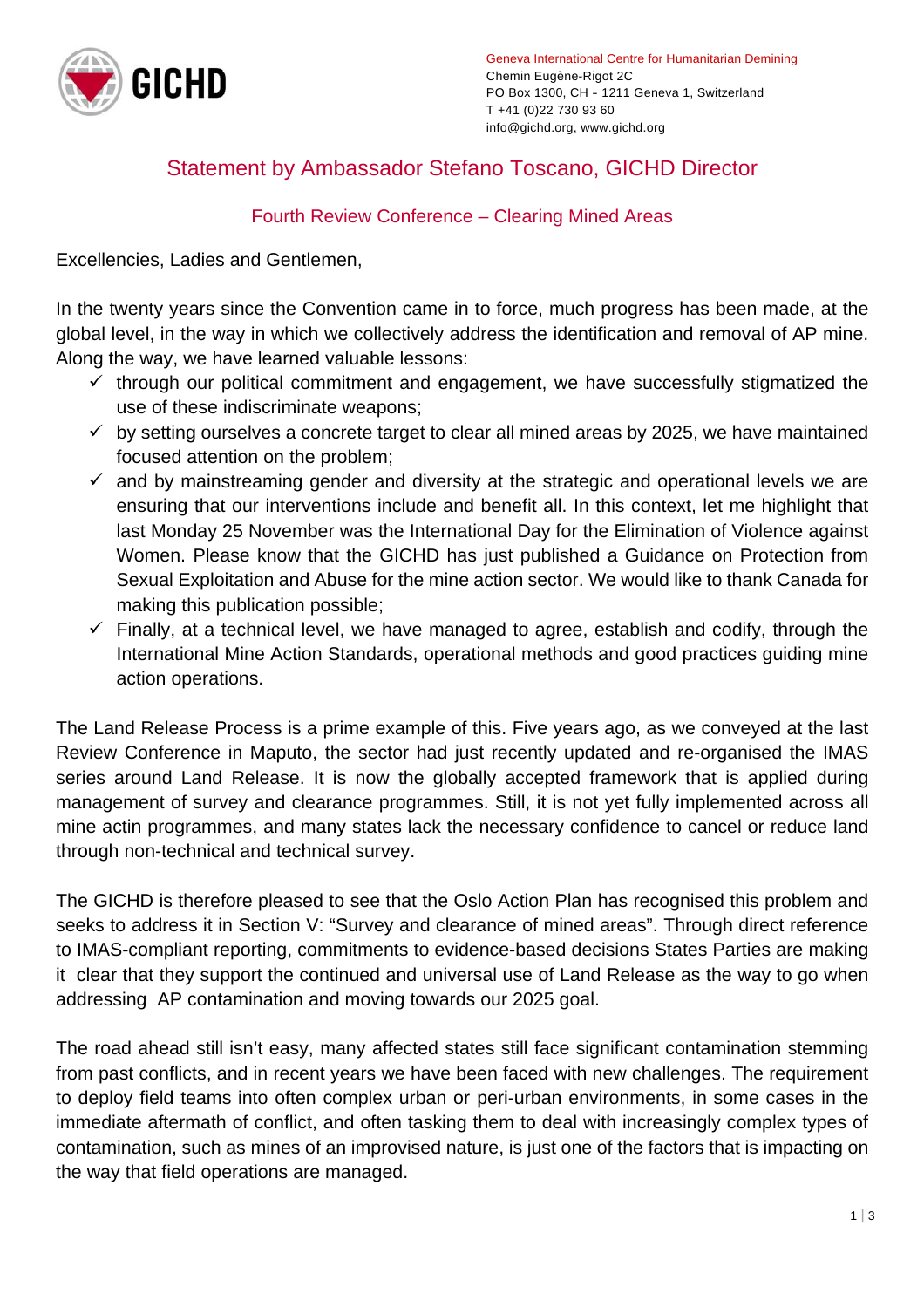Significant efforts have been made to update IMAS. Over the past two years the IMAS Review Board, for which GICHD serves as the secretariat and an active member, has worked tirelessly to ensure that the standards are adapted to adequately reflect some of the new challenges being encountered in the field. This exercise was completed earlier this year and a concerted effort now needs to be made to ensure that affected states update their national standards so that they are both; IMAS-complainant, and appropriate to the specific operating context.

The sharp increase in numbers of casualties in the last five years has been alarming and calls for a renewed focus on risk education. In this regard, allow me to again commend States Parties for strengthening their collective commitments towards the delivery of effective, relevant and targeted risk education in affected areas, that is adapted to the specific needs of different age and gender groups. The Oslo Action Plan in its Section VI indeed outlines several tangible actions that, when taken together and applied collectively, can help reverse this disturbing trend.

With a view to rising to this humanitarian challenge and preventing new casualties, an Explosive Ordnance Risk Education (EORE) Advisory Group was established in May 2019. The GICHD believes that risk education should play a strengthened role in mine action, and also be increasingly understood as a contribution to and part of the wider humanitarian and development sectors and will continue to support risk education efforts in a gender and diversity sensitive and responsive manner against this background.

At the heart of all these efforts is an underlying prerequisite; which is that mine action programmes need to be equipped with credible evidence upon which to base their decisions. Modern GIS-based information management tools have developed at pace that was hitherto unprecedented. The latest iteration of the Information Management System for Mine Action (IMSMA Core) is set to revolutionise the way in which national programmes can interact with and apply the data that they are collecting in the field.

The new IMAS guidance on minimum data requirements, currently in the latest stages of development, will provide strong foundation for information management, ensuring not only that reporting is facilitated in line with the provisions laid out in the Oslo Action Plan, but also that every national mine action programme is afforded the ability to set its data collection parameters across all five pillars.

## Mr. President,

The survey and clearance of mined areas are often generously underwritten by international donors, and to achieve success it is essential that this support be maintained and where possible increased. That said, from the GICHDs perspective, perhaps the single most important factor for success is still national ownership of the issue. By empowering affected states to manage the problem themselves we ensure that the solutions provided by the international community are sustainable and relevant within the national context.

In recent years the sector has seen some success in this regard. For example, more and more affected states are taking on a leadership role in their own countries by developing and implementing